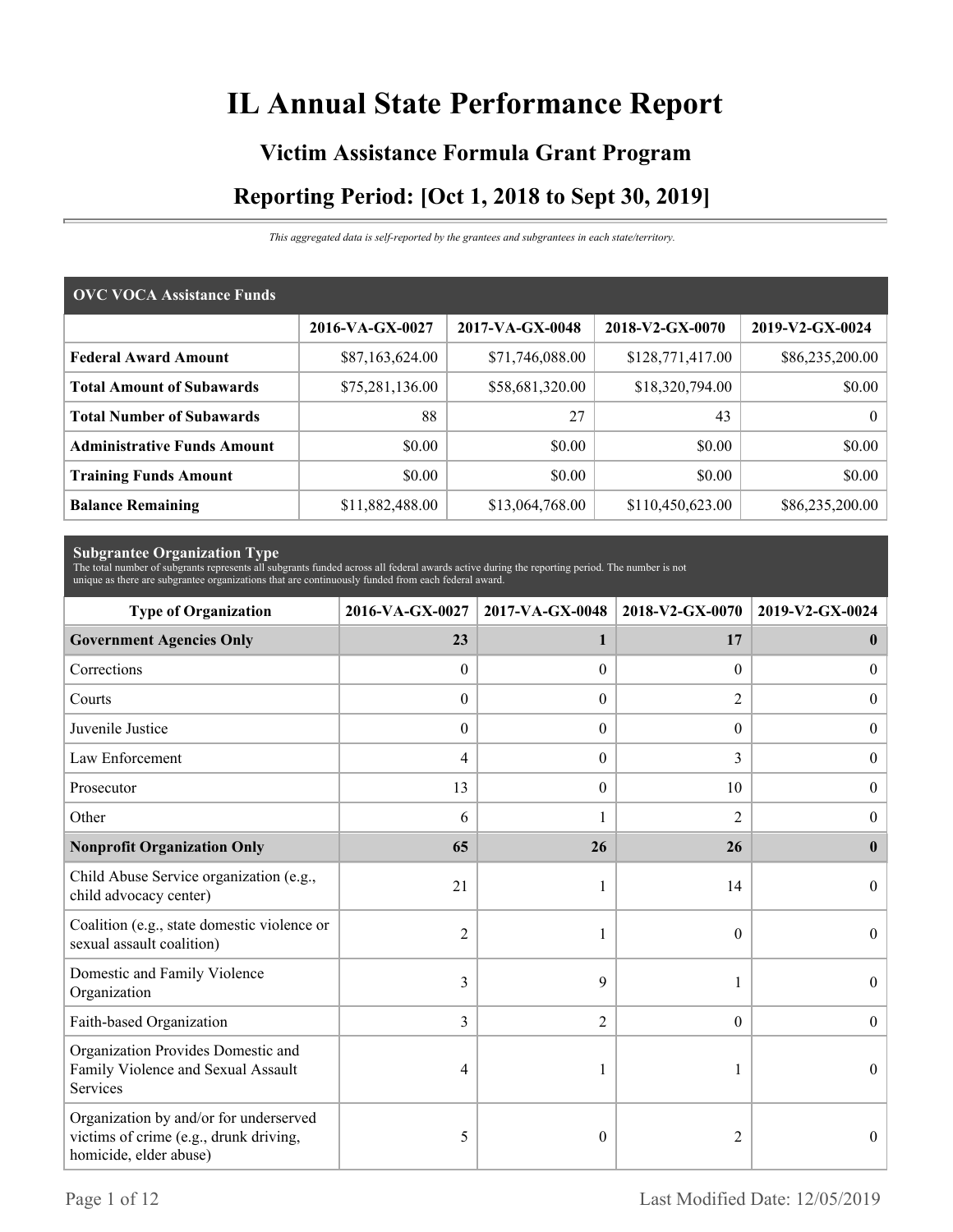| Sexual Assault Services organization<br>(e.g., rape crisis center)                                        | $\mathbf{0}$     | $\theta$         | $\theta$         | $\overline{0}$   |
|-----------------------------------------------------------------------------------------------------------|------------------|------------------|------------------|------------------|
| Multiservice agency                                                                                       | 11               | 4                | 6                | $\boldsymbol{0}$ |
| Other                                                                                                     | 16               | 8                | 2                | $\boldsymbol{0}$ |
| <b>Federally Recognized Tribal</b><br>Governments, Agencies, and<br><b>Organizations Only</b>             | $\boldsymbol{0}$ | $\boldsymbol{0}$ | $\bf{0}$         | $\bf{0}$         |
| Child Abuse Service organization (e.g.,<br>child advocacy center)                                         | $\boldsymbol{0}$ | $\theta$         | $\boldsymbol{0}$ | $\overline{0}$   |
| Court                                                                                                     | $\boldsymbol{0}$ | $\overline{0}$   | $\overline{0}$   | $\boldsymbol{0}$ |
| Domestic and Family Violence<br>organization                                                              | $\boldsymbol{0}$ | $\theta$         | $\theta$         | $\boldsymbol{0}$ |
| Faith-based organization                                                                                  | $\boldsymbol{0}$ | $\boldsymbol{0}$ | $\boldsymbol{0}$ | $\boldsymbol{0}$ |
| Juvenile justice                                                                                          | $\boldsymbol{0}$ | $\overline{0}$   | $\boldsymbol{0}$ | $\boldsymbol{0}$ |
| Law Enforcement                                                                                           | $\boldsymbol{0}$ | $\theta$         | $\overline{0}$   | $\mathbf{0}$     |
| Organization provides domestic and<br>family violence and sexual assault<br>services                      | $\boldsymbol{0}$ | $\mathbf{0}$     | $\theta$         | $\overline{0}$   |
| Prosecutor                                                                                                | $\boldsymbol{0}$ | $\overline{0}$   | $\overline{0}$   | $\boldsymbol{0}$ |
| Sexual Assault Services organization<br>(e.g., rape crisis center)                                        | $\mathbf{0}$     | $\theta$         | $\theta$         | $\overline{0}$   |
| Other justice-based agency                                                                                | $\boldsymbol{0}$ | $\overline{0}$   | $\boldsymbol{0}$ | $\boldsymbol{0}$ |
| Other agency that is NOT justice-based<br>(e.g., human services, health, education)                       | $\boldsymbol{0}$ | $\overline{0}$   | $\theta$         | $\boldsymbol{0}$ |
| Organization by and/or for a specific<br>traditionally underserved community                              | $\boldsymbol{0}$ | $\theta$         | $\theta$         | $\overline{0}$   |
| Organization by and/or for underserved<br>victims of crime (e.g., drunk driving<br>homicide, elder abuse) | $\mathbf{0}$     | $\mathbf{0}$     | $\theta$         | $\overline{0}$   |
| Other                                                                                                     | $\boldsymbol{0}$ | $\boldsymbol{0}$ | $\boldsymbol{0}$ | $\boldsymbol{0}$ |
| <b>Campus Organizations Only</b>                                                                          | $\pmb{0}$        | $\bf{0}$         | $\bf{0}$         | $\bf{0}$         |
| Campus-based victims services                                                                             | $\boldsymbol{0}$ | $\boldsymbol{0}$ | $\overline{0}$   | $\boldsymbol{0}$ |
| Law enforcement                                                                                           | $\boldsymbol{0}$ | $\boldsymbol{0}$ | $\boldsymbol{0}$ | $\boldsymbol{0}$ |
| Physical or mental health service<br>program                                                              | $\boldsymbol{0}$ | $\overline{0}$   | $\overline{0}$   | $\boldsymbol{0}$ |
| Other                                                                                                     | $\boldsymbol{0}$ | $\overline{0}$   | $\overline{0}$   | $\boldsymbol{0}$ |
| <b>Total Number of Subawards</b>                                                                          | 88               | 27               | 43               | $\boldsymbol{0}$ |

\*This number is not unique across fiscal years as there are subgrantee organizations that are funded from multiple federal awards.

| <b>Subaward Purpose</b><br>A single SAR can select multiple purposes. Numbers are not unique |                                                                       |  |
|----------------------------------------------------------------------------------------------|-----------------------------------------------------------------------|--|
|                                                                                              | 2016-VA-GX-0027   2017-VA-GX-0048   2018-V2-GX-0070   2019-V2-GX-0024 |  |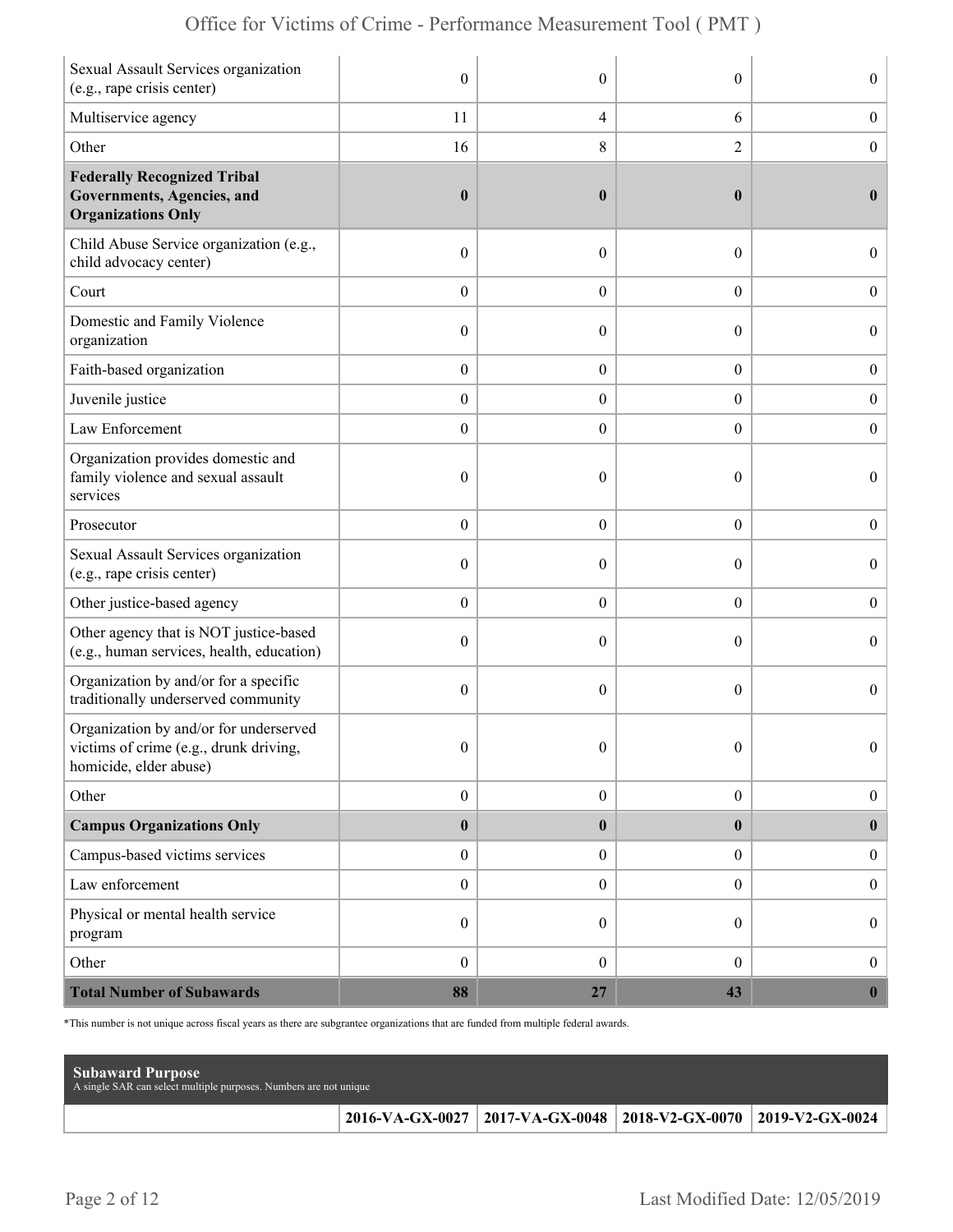| A. Continue a VOCA-funded victim<br>project funded in a previous year                  | 45 | 25 | 41 | 0          |
|----------------------------------------------------------------------------------------|----|----|----|------------|
| B. Expand or enhance an existing project<br>not funded by VOCA in the previous<br>year | 32 |    |    |            |
| C. Start up a new victim services project                                              | 11 |    |    | $^{\circ}$ |
| D. Start up a new Native American<br>victim services project                           |    |    |    |            |
| E. Expand or enhance an existing <b>Native</b><br>American project                     |    |    |    |            |

**VOCA and Match Funds** A single SAR can select multiple service types. Numbers are not unique

|                                                              | 2016-VA-GX-0027 | $2017-VA-GX-0048$ | 2018-V2-GX-0070 | 2019-V2-GX-0024 |
|--------------------------------------------------------------|-----------------|-------------------|-----------------|-----------------|
| A.INFORMATION & REFERRAL                                     | 75              | 17                | 42              | 0               |
| <b>B.PERSONAL</b><br>ADVOCACY/ACCOMPANIMENT                  | 60              | 14                | 37              | $\theta$        |
| <b>C.EMOTIONAL SUPPORT OR</b><br><b>SAFETY SERVICES</b>      | 66              | 15                | 33              |                 |
| <b>D.SHELTER/HOUSING SERVICES</b>                            | 20              | 12                | 18              | 0               |
| E.CRIMINAL/CIVIL JUSTICE<br><b>SYSTEM ASSISTANCE</b>         | 73              | 18                | 39              |                 |
| <b>F. ASSISTANCE IN FILING</b><br><b>COMPENSATION CLAIMS</b> | 88              | 27                | 43              |                 |

| <b>Priority and Underserved Requirements</b> |                 |                 |                 |                 |  |
|----------------------------------------------|-----------------|-----------------|-----------------|-----------------|--|
| <b>Priority Area</b>                         | 2016-VA-GX-0027 | 2017-VA-GX-0048 | 2018-V2-GX-0070 | 2019-V2-GX-0024 |  |
| <b>Child Abuse</b>                           |                 |                 |                 |                 |  |
| <b>Total Amount</b>                          | \$19,833,929.00 | \$7,687,373.00  | \$5,524,037.00  | \$0.00          |  |
| % of Total Federal Award                     | 23.00 %         | 11.00 %         | $4.00\%$        |                 |  |
| <b>Domestic and Family Violence</b>          |                 |                 |                 |                 |  |
| <b>Total Amount</b>                          | \$25,918,068.00 | \$30,975,082.00 | \$1,157,960.00  | \$0.00          |  |
| % of Total Federal Award                     | 30.00 %         | 43.00 %         | $1.00\%$        |                 |  |
| <b>Sexual Assault</b>                        |                 |                 |                 |                 |  |
| <b>Total Amount</b>                          | \$15,563,006.00 | \$18,782,660.00 | \$586,355.00    | \$0.00          |  |
| % of Total Federal Award                     | 18.00 %         | 26.00 %         | $0.00\%$        |                 |  |
| <b>Underserved</b>                           |                 |                 |                 |                 |  |
| <b>Total Amount</b>                          | \$13,945,608.00 | \$894,955.00    | \$10,955,147.00 | \$0.00          |  |
| % of Total Federal Award                     | 16.00 %         | $1.00\%$        | $9.00\%$        |                 |  |

| <b>Budget and Staffing</b>  |                                                                       |  |
|-----------------------------|-----------------------------------------------------------------------|--|
| <b>Staffing Information</b> | 2016-VA-GX-0027   2017-VA-GX-0048   2018-V2-GX-0070   2019-V2-GX-0024 |  |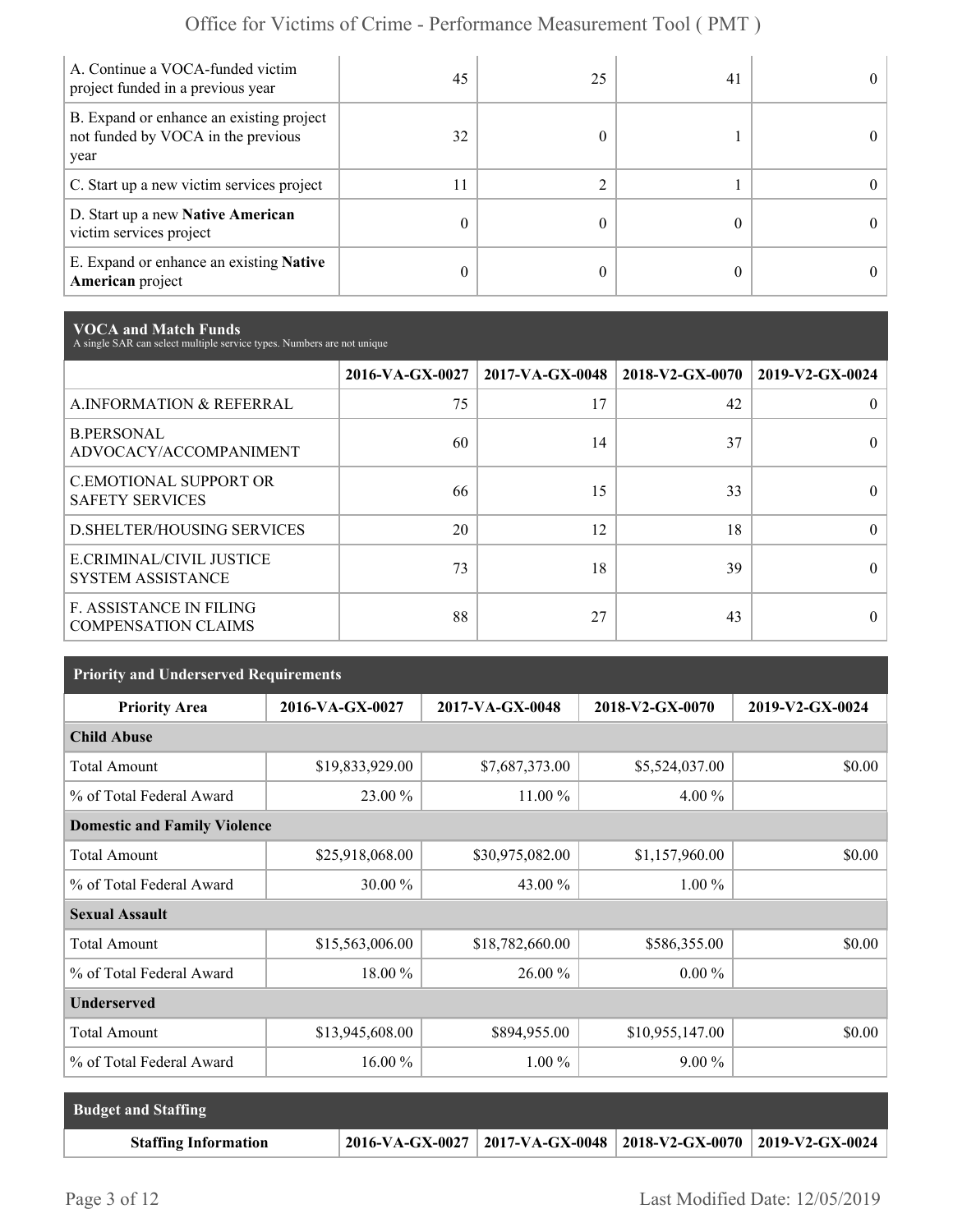| Total number of paid staff for all<br>subgrantee victimization program and/or<br>services                                                            | 1786.16    | 1009   | 312     |  |
|------------------------------------------------------------------------------------------------------------------------------------------------------|------------|--------|---------|--|
| Number of staff hours funded through<br>this VOCA award (plus match) for<br>subgrantee's victimization programs<br>and/or services                   | 1014179.16 | 866284 | 1103871 |  |
| Total number of volunteer staff<br>supporting the work of this VOCA award<br>(plus match) for subgrantee's<br>victimization programs and/or services | 19562      | 1087   | 3817    |  |
| Number of volunteer hours supporting<br>the work of this VOCA award (plus<br>match) for subgrantee's victimization<br>programs and/or services       | 1099183    | 153413 | 105956  |  |

### **AGGREGATED SUBGRANTEE PERFORMANCE MEASURE DATA**

**Victimization Type**

|                                                                                               | Number of                                                                          | <b>Number of Individuals Who Actually Received Services</b><br><b>Based on a Presenting Victimization</b> |                    |                    |                           |                                  |
|-----------------------------------------------------------------------------------------------|------------------------------------------------------------------------------------|-----------------------------------------------------------------------------------------------------------|--------------------|--------------------|---------------------------|----------------------------------|
| <b>Victimization Type</b>                                                                     | <b>Subgrantees Indicating</b><br><b>Intent to Serve This</b><br><b>Victim Type</b> | <b>Quarter</b><br>1 Total                                                                                 | Quarter<br>2 Total | Quarter<br>3 Total | <b>Quarter</b><br>4 Total | Per<br><b>Ouarter</b><br>Average |
| <b>Adult Physical Assault (includes</b><br><b>Aggravated and Simple Assault)</b>              | $\overline{2}$                                                                     | 2225                                                                                                      | 2827               | 3232               | 2848                      | 2783                             |
| <b>Adult Sexual Assault</b>                                                                   | 61                                                                                 | 2136                                                                                                      | 4224               | 4416               | 5570                      | 4086                             |
| Adults Sexually Abused/Assaulted as<br>Children                                               | 38                                                                                 | 802                                                                                                       | 1314               | 1457               | 2416                      | 1497                             |
| Arson                                                                                         | 36                                                                                 | 38                                                                                                        | 33                 | 34                 | 31                        | 34                               |
| Bullying (Verbal, Cyber or Physical)                                                          | 1                                                                                  | 204                                                                                                       | 305                | 413                | 386                       | 327                              |
| <b>Burglary</b>                                                                               | 42                                                                                 | 811                                                                                                       | 789                | 629                | 627                       | 714                              |
| Child Physical Abuse or Neglect                                                               | $\overline{4}$                                                                     | 4492                                                                                                      | 5388               | 6149               | 5339                      | 5342                             |
| Child Pornography                                                                             | 30                                                                                 | 101                                                                                                       | 134                | 131                | 112                       | 119                              |
| Child Sexual Abuse/Assault                                                                    | 80                                                                                 | 7517                                                                                                      | 9400               | 9487               | 10344                     | 9187                             |
| Domestic and/or Family Violence                                                               | 15                                                                                 | 25652                                                                                                     | 24334              | 26586              | 24453                     | 25256                            |
| <b>DUI/DWI</b> Incidents                                                                      | 1                                                                                  | 790                                                                                                       | 1005               | 1029               | 952                       | 944                              |
| <b>Elder Abuse or Neglect</b>                                                                 | 33                                                                                 | 31                                                                                                        | 161                | 172                | 188                       | 138                              |
| Hate Crime:<br>Racial/Religious/Gender/ Sexual<br>Orientation/Other (Explanation<br>Required) | 38                                                                                 | 25                                                                                                        | 72                 | 76                 | 89                        | 65                               |
| Human Trafficking: Labor                                                                      | 28                                                                                 | 5                                                                                                         | 8                  | 12                 | 15                        | 10                               |
| Human Trafficking: Sex                                                                        | 34                                                                                 | 39                                                                                                        | 55                 | 62                 | 52                        | 52                               |
| Identity Theft/Fraud/Financial Crime                                                          | 32                                                                                 | 277                                                                                                       | 404                | 637                | 246                       | 391                              |

Page 4 of 12 Last Modified Date: 12/05/2019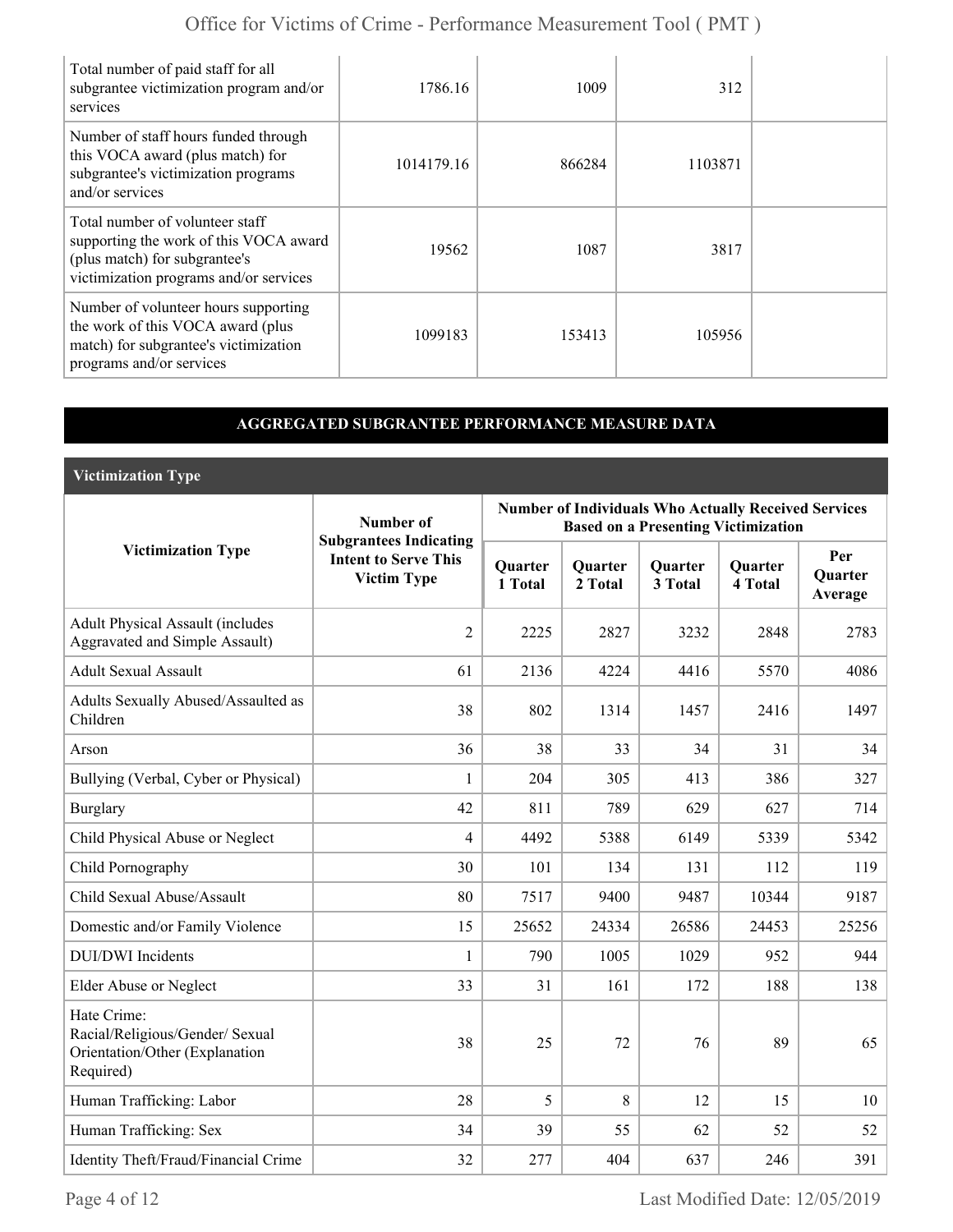| Office for Victims of Crime - Performance Measurement Tool (PMT) |  |
|------------------------------------------------------------------|--|
|------------------------------------------------------------------|--|

| Kidnapping (non-custodial)                           | 29             | 7                | 6     | 21    | 20   | 13   |
|------------------------------------------------------|----------------|------------------|-------|-------|------|------|
| Kidnapping (custodial)                               | 27             | 13               | 16    | 25    | 21   | 18   |
| Mass Violence<br>(Domestic/International)            | 26             | 36               | 57    | 51    | 76   | 55   |
| Other Vehicular Victimization (e.g.,<br>Hit and Run) | 35             | 374              | 326   | 402   | 392  | 373  |
| Robbery                                              | 42             | 530              | 846   | 890   | 646  | 728  |
| Stalking/Harassment                                  | 55             | 967              | 5503  | 6102  | 6432 | 4751 |
| Survivors of Homicide Victims                        | $\overline{2}$ | 755              | 1319  | 1521  | 590  | 1046 |
| <b>Teen Dating Victimization</b>                     | 39             | 39               | 71    | 79    | 75   | 66   |
| Terrorism (Domestic/International)                   | 16             | $\boldsymbol{0}$ | 3     | 12    | 6    | 5    |
| Other                                                |                | 6981             | 11043 | 11828 | 9752 | 9901 |

### **Special Classifications of Individuals**

|                                                           | <b>Number of Individuals Self Reporting a Special Classification</b> |                                  |                    |                                  |                        |
|-----------------------------------------------------------|----------------------------------------------------------------------|----------------------------------|--------------------|----------------------------------|------------------------|
| <b>Special Classifications of Individuals</b>             | <b>Quarter 1</b><br><b>Total</b>                                     | <b>Quarter 2</b><br><b>Total</b> | Quarter 3<br>Total | <b>Quarter 4</b><br><b>Total</b> | Per Quarter<br>Average |
| Deaf/Hard of Hearing                                      | 112                                                                  | 187                              | 211                | 227                              | 378                    |
| Homeless                                                  | 436                                                                  | 370                              | 450                | 377                              | 784                    |
| Immigrants/Refugees/Asylum Seekers                        | 725                                                                  | 800                              | 1041               | 815                              | 1593                   |
| <b>LGBTQ</b>                                              | 242                                                                  | 1006                             | 1162               | 1638                             | 1533                   |
| Veterans                                                  | 121                                                                  | 243                              | 247                | 271                              | 459                    |
| Victims with Disabilities: Cognitive/<br>Physical /Mental | 2292                                                                 | 1942                             | 2052               | 2057                             | 4851                   |
| Victims with Limited English Proficiency                  | 2718                                                                 | 3271                             | 3969               | 3619                             | 8333                   |
| Other                                                     | 7                                                                    | 76                               | 27                 | 135                              | 544                    |

| <b>General Award Information</b> |  |
|----------------------------------|--|
|----------------------------------|--|

| <b>Activities Conducted at the Subgrantee Level</b>                                                                          | <b>Number</b> | Percent    |
|------------------------------------------------------------------------------------------------------------------------------|---------------|------------|
| Total number of individuals who received services during the Fiscal Year.                                                    | 236910        |            |
| Total number of anonymous contacts who received services during the Fiscal Year                                              | 18410         |            |
| Number of new individuals who received services from your state for the first time during the Fiscal Year.                   | 114562        | 48.36 $\%$ |
| Of the clients who received services, how many presented with more than one type of victimization during<br>the Fiscal Year? | 17634         | $7.44\%$   |
| Number of individuals assisted with a victim compensation application during the Fiscal Year.                                | 36742         |            |

| <b>Demographics</b>                                         |        |          |
|-------------------------------------------------------------|--------|----------|
| <b>Demographic Characteristic of New Individuals Served</b> | Number | Percent  |
| Race/Ethinicity                                             |        |          |
| American Indian or Alaska Native                            | 465    | $0.41\%$ |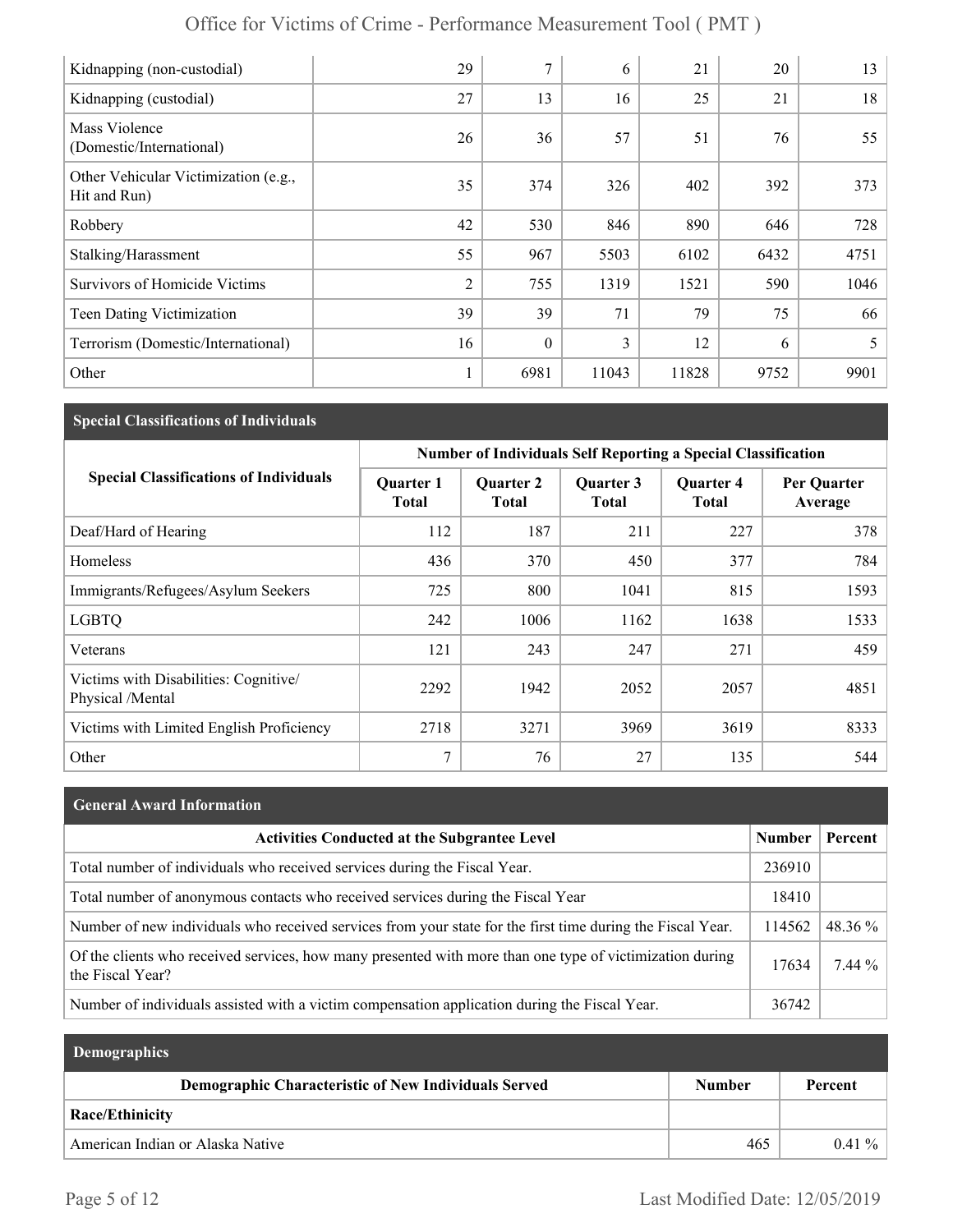| Asian                                     | 1888   | $1.65 \%$  |
|-------------------------------------------|--------|------------|
| <b>Black or African American</b>          | 33380  | 29.14%     |
| Hispanic or Latino                        | 20042  | 17.49 %    |
| Native Hawaiian or Other Pacific Islander | 189    | $0.16\%$   |
| White Non-Latino or Caucasian             | 44897  | 39.19%     |
| Some Other Race                           | 615    | $0.54\%$   |
| <b>Multiple Races</b>                     | 3733   | 3.26 %     |
| Not Reported                              | 8355   | 7.29 %     |
| Not Tracked                               | 998    | $0.87\%$   |
| <b>Race/Ethnicity Total</b>               | 114562 |            |
| <b>Gender Identity</b>                    |        |            |
| Male                                      | 23801  | 20.78 %    |
| Female                                    | 84318  | 73.60 %    |
| Other                                     | 2115   | $1.85\%$   |
| Not Reported                              | 3291   | 2.87%      |
| Not Tracked                               | 1037   | $0.91\%$   |
| <b>Gender Total</b>                       | 114562 |            |
| Age                                       |        |            |
| Age 0-12                                  | 17529  | 15.30 %    |
| Age 13-17                                 | 9560   | 8.34 %     |
| Age 18-24                                 | 13444  | 11.74 %    |
| Age 25-59                                 | 60051  | 52.42 %    |
| Age 60 and Older                          | 4527   | 3.95 %     |
| Not Reported                              | 8332   | $7.27\%$   |
| Not Tracked                               | 1119   | $0.98\ \%$ |
| <b>Age Total</b>                          | 114562 |            |

| <b>Direct Services</b> |                                                                                 |                                                                  |                                                                           |                         |
|------------------------|---------------------------------------------------------------------------------|------------------------------------------------------------------|---------------------------------------------------------------------------|-------------------------|
| <b>Service Area</b>    | # of Subgrantees<br><b>That Provided</b><br><b>Services in This</b><br>Category | # of<br><b>Individuals/Contacts</b><br><b>Receiving Services</b> | <b>Specific Service</b>                                                   | Frequency<br>of Service |
|                        |                                                                                 |                                                                  | Enter the number of times services were<br>provided in each subcategory.  | $\theta$                |
|                        |                                                                                 |                                                                  | A1. Information about the criminal<br>justice process                     | 93580                   |
| A. Information $\&$    | 109                                                                             | 112851                                                           | A2. Information about victim rights, how<br>to obtain notifications, etc. | 84404                   |
| Referral               |                                                                                 |                                                                  | A3. Referral to other victim service<br>programs                          | 35985                   |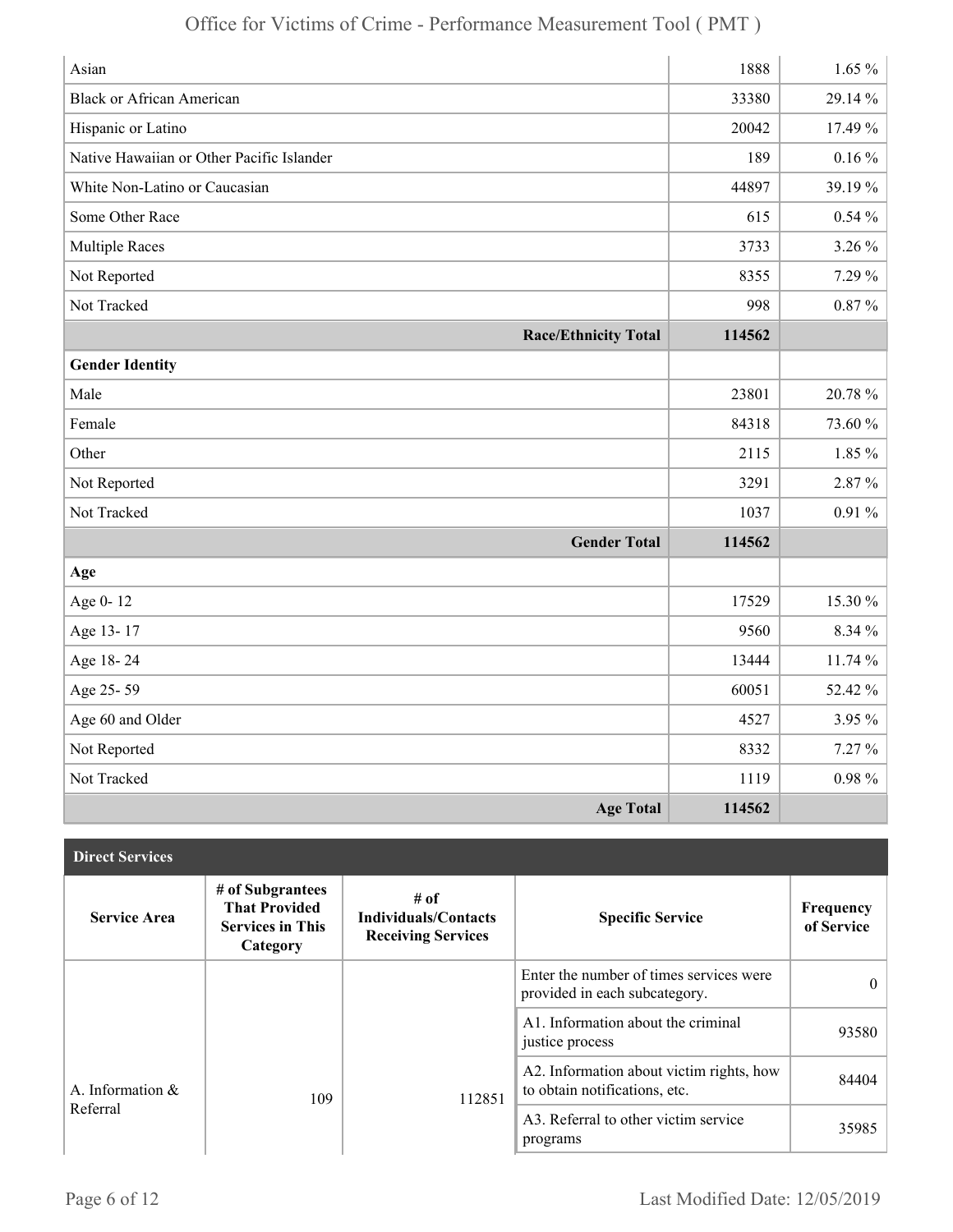|                                                  |     |        | A4. Referral to other services, supports,<br>and resources (includes legal, medical,<br>faith-based organizations, address<br>confidentiality programs, etc.) | 43292            |
|--------------------------------------------------|-----|--------|---------------------------------------------------------------------------------------------------------------------------------------------------------------|------------------|
|                                                  |     |        | Enter the number of times services were<br>provided in each subcategory.                                                                                      | $\overline{0}$   |
|                                                  |     |        | B1. Victim advocacy/accompaniment to<br>emergency medical care                                                                                                | 39134            |
|                                                  |     |        | B2. Victim advocacy/accompaniment to<br>medical forensic exam                                                                                                 | 38               |
|                                                  |     |        | B3. Law enforcement interview<br>advocacy/accompaniment                                                                                                       | 1757             |
|                                                  |     |        | B4. Individual advocacy (e.g., assistance<br>in applying for public benefits, return of<br>personal property or effects)                                      | 206424           |
| <b>B.</b> Personal<br>Advocacy/<br>Accompaniment | 105 | 107647 | B5. Performance of medical or<br>nonmedical forensic exam or interview<br>or medical evidence collection                                                      | 9387             |
|                                                  |     |        | B6. Immigration assistance (e.g., special<br>visas, continued presence application,<br>and other immigration relief)                                          | 696              |
|                                                  |     |        | B7. Intervention with employer, creditor,<br>landlord, or academic institution                                                                                | 33367            |
|                                                  |     |        | B8. Child or dependent care assistance<br>(includes coordination of services)                                                                                 | 1861             |
|                                                  |     |        | B9. Transportation assistance (includes<br>coordination of services)                                                                                          | 18702            |
|                                                  |     |        | B10. Interpreter services                                                                                                                                     | 3137             |
|                                                  |     |        | Enter the number of times services were<br>provided in each subcategory.                                                                                      | $\boldsymbol{0}$ |
|                                                  |     |        | C1. Crisis intervention (in-person,<br>includes safety planning, etc.)                                                                                        | 70810            |
|                                                  |     |        | C2. Hotline/crisis line counseling                                                                                                                            | 59279            |
| C. Emotional<br><b>Support or Safety</b>         | 91  | 114483 | C3. On-scene crisis response (e.g.,<br>community crisis response)                                                                                             | 4214             |
| <b>Services</b>                                  |     |        | C4. Individual counseling                                                                                                                                     | 262223           |
|                                                  |     |        | C5. Support groups (facilitated or peer)                                                                                                                      | 65713            |
|                                                  |     |        | C6. Other Therapy (traditional, cultural,<br>or alternative healing; art, writing, or<br>play therapy, etc.)                                                  | 24321            |
|                                                  |     |        | C7. Emergency financial assistance                                                                                                                            | 1470             |
|                                                  |     |        | Enter the number of times services were<br>provided in each subcategory.                                                                                      | $\overline{0}$   |
| D. Shelter/Housing                               |     |        | D1. Emergency shelter or safe house                                                                                                                           | 1629             |
| Services                                         | 49  | 2815   | D2. Transitional housing                                                                                                                                      | 827              |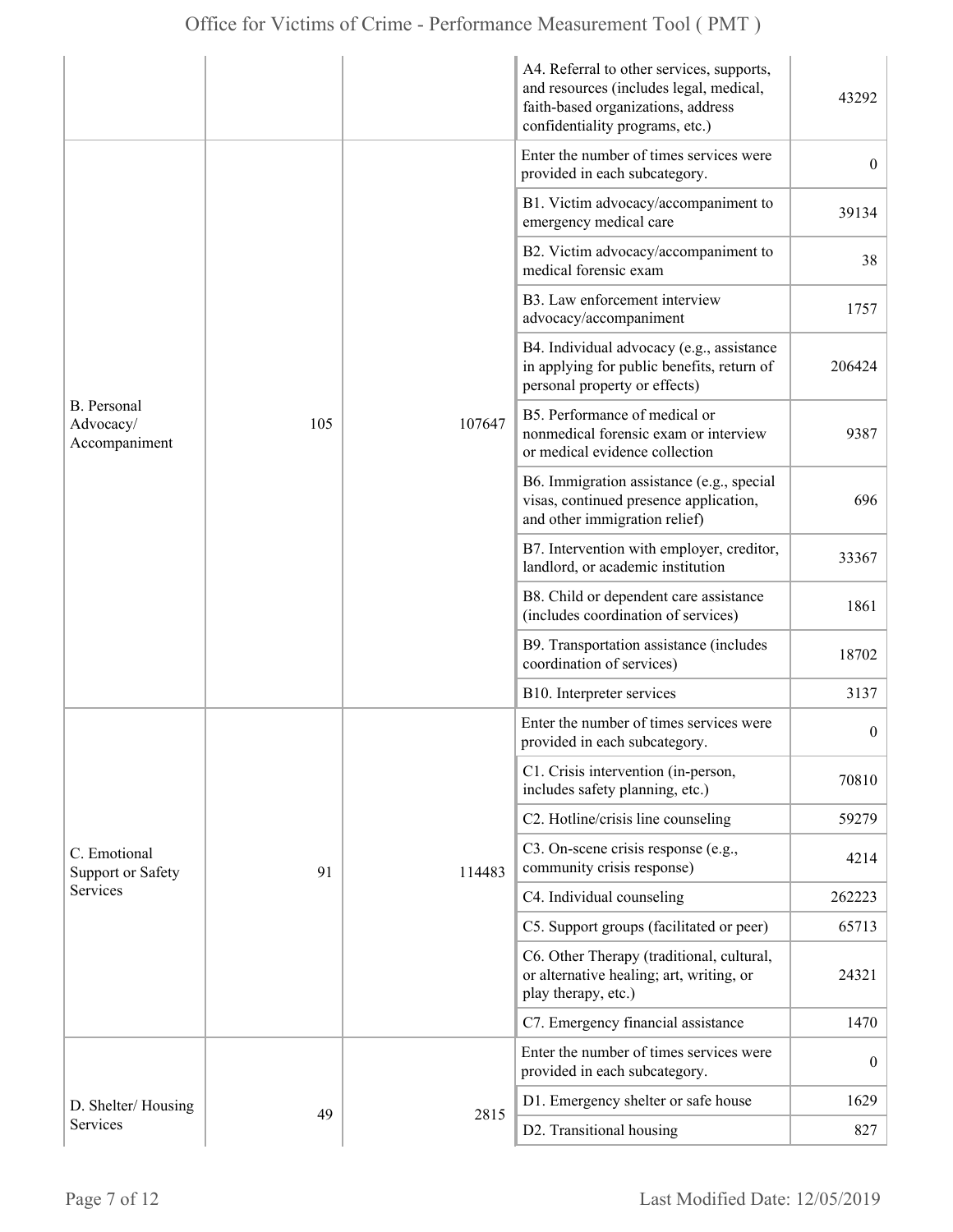|                                                    |     |        | D3. Relocation assistance (includes<br>assistance with obtaining housing)  | 1102     |
|----------------------------------------------------|-----|--------|----------------------------------------------------------------------------|----------|
|                                                    |     |        | Enter the number of times services were<br>provided in each subcategory.   | $\theta$ |
|                                                    |     |        | E1. Notification of criminal justice<br>events                             | 74059    |
|                                                    |     |        | E2. Victim impact statement assistance                                     | 1112     |
| E. Criminal/ Civil<br>Justice System<br>Assistance |     |        | E3. Assistance with restitution                                            | 3341     |
|                                                    |     |        | E4. Civil legal assistance in obtaining<br>protection or restraining order | 9395     |
|                                                    | 100 | 108394 | E5. Civil legal assistance with family law<br>issues                       | 13078    |
|                                                    |     |        | E6. Other emergency justice-related<br>assistance                          | 63670    |
|                                                    |     |        | E7. Immigration assistance                                                 | 3661     |
|                                                    |     |        | E8. Prosecution interview<br>advocacy/accompaniment                        | 27492    |
|                                                    |     |        | E9. Law enforcement interview<br>advocacy/accompaniment                    | 1298     |
|                                                    |     |        | E10. Criminal advocacy/accompaniment                                       | 54942    |
|                                                    |     |        | E11. Other legal advice and/or counsel                                     | 2882     |

### **ANNUAL QUESTIONS**

| <b>Grantee Annually Reported Questions</b>                                                                                                       |                  |  |
|--------------------------------------------------------------------------------------------------------------------------------------------------|------------------|--|
| <b>Question/Option</b>                                                                                                                           | Count            |  |
| Were any administrative and training funds used during the reporting period?                                                                     |                  |  |
| Yes                                                                                                                                              |                  |  |
| N <sub>0</sub>                                                                                                                                   | $\theta$         |  |
| Did the administrative funds support any education activities during the reporting period?                                                       |                  |  |
| Yes                                                                                                                                              | $\overline{0}$   |  |
| N <sub>0</sub>                                                                                                                                   |                  |  |
| Number of requests received for education activities during the reporting period.                                                                |                  |  |
| Number of people trained or attending education events during the reporting period.                                                              | $\boldsymbol{0}$ |  |
| Number of events conducted during the reporting period.                                                                                          |                  |  |
| Did the grant support any coordination activities (e.g., with other service providers, law enforcement agencies) during the<br>reporting period? |                  |  |
| Yes                                                                                                                                              | $\overline{0}$   |  |
| N <sub>0</sub>                                                                                                                                   |                  |  |
| Describe any program or educational materials developed during the reporting period.                                                             |                  |  |
| $N/A$ .                                                                                                                                          |                  |  |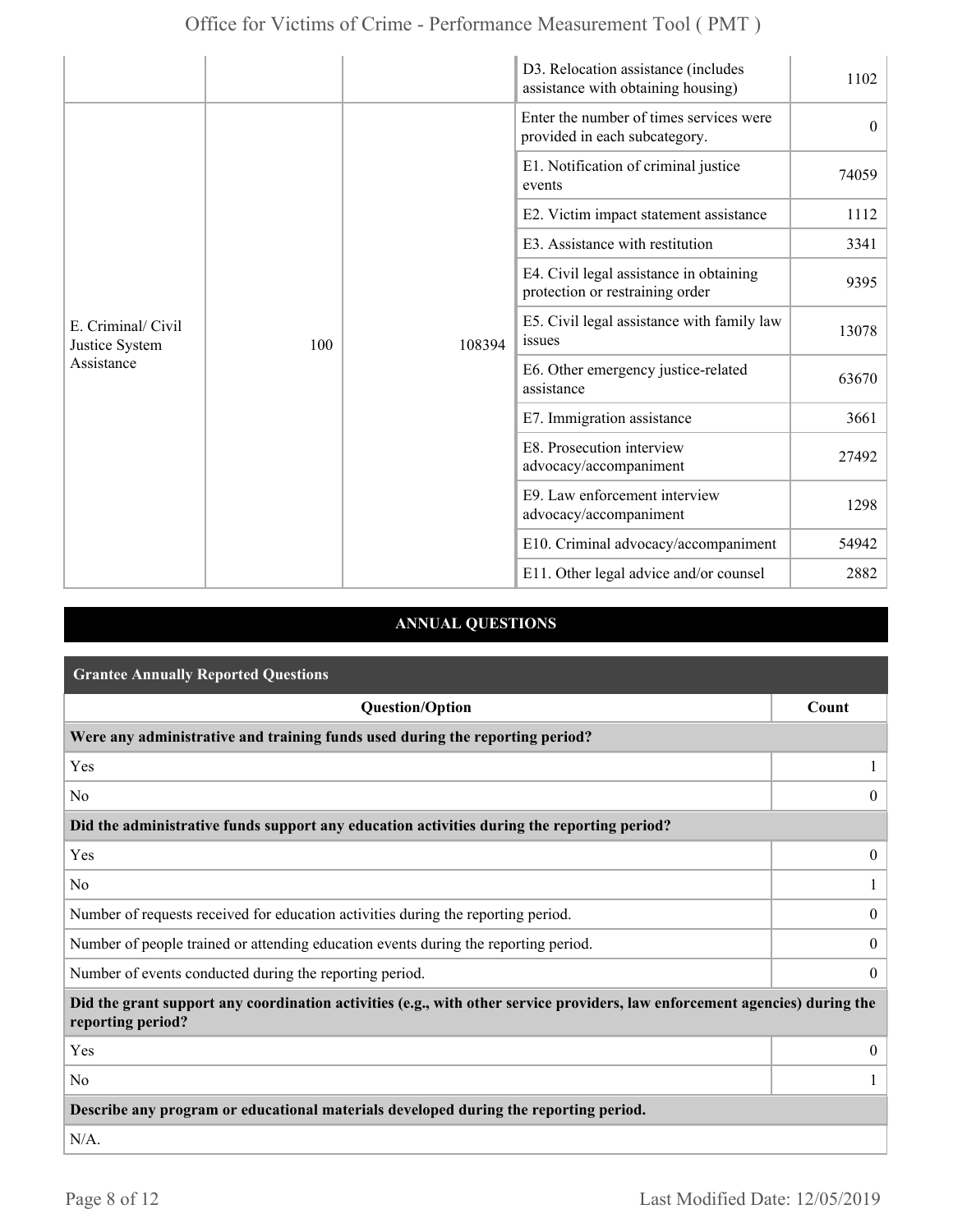#### **Describe any planning or training events held during the reporting period.**

The planning process continues throughout the year with staff meeting with individual sub-grantees and stakeholders. No VOCA-funded trainings were held during the reporting period.

#### **Describe any program policies changed during the reporting period.**

N/A.

#### **Describe any earned media coverage events/episodes during the reporting period.**

ICJIA staff participated in a press conference for the opening of the Trauma Recovery Center at Advocate Christ Medical Center in Chicago funded through VOCA.

#### **Describe any coordinated responses/services for assisting crime victims during the reporting period.**

 $N/A$ 

#### **Please discuss the major issues in your state that either assist or prevent victims from receiving assistance during the reporting period.**

Major issues that prevent victims from receiving assistance during the reporting period include the following: The Crime Victim Assistance Compensation program through the Illinois Office of the Attorney General is problematic across all VOCA programs. Many clients have significant compensation needs, often incurring expenses on the front end of their victimization experiences (i.e. necessary changes to their home if the crime rendered them disabled). The process for accessing victim assistance is slow-moving; however, and many clients are denied with little explanation. Transitional housing for undocumented clients. Clients who need housing while they wait for their immigration benefit frequently run out of time in shelters and have no transitional housing placement. Lack of qualified sign language interpreters at police stations and hospitals. Interpreters must stay within their licensed qualification levels and their realm of professional expertise. Shame/guilt, lack of childcare, drug addiction, and lack of transportation and financial resources often hinder the victim from seeking services. Some judges and law enforcement do not understand the dynamics of domestic violence and are not mandated to receive training on the subject. This often makes it difficult for the victim to obtain an emergency order of protection. Major areas that assisted victims in receiving assistance during the reporting period include the following: Child advocacy centers and rape crisis centers partnered with first responders to create the passing of the Harassment Awareness and Prevention Task Force. This resulted in the Workplace Transparency Act, P.A. 101-0221, SB75. In addition, the Sexual Assault Evidence Teaching Reporting Commission passed a law requiring the Illinois State Police to establish a sexual assault evidence teaching system P.A. 101-0377, SB1411. Expansion of anti-trafficking programs has led to the creation of programs, such as the Family Resources Braking Traffik program, which allows partner agencies to collaborate in presentations and trainings and provide additional trauma services. In July 2019, a residential facility opened its doors to girls with trauma histories under the supervision of Illinois Department of Juvenile Justice. The residential facility uses therapeutic services, such as the Arc model, to begin the reduction of self-harm and physical altercation and understanding taking responsibility for their actions.

#### **Please describe ways that your agency promoted the coordination of public and private efforts within the community to help crime victims during the reporting period.**

Civil legal entities have partnered to train medical students and hospital staff on how to recognize and address signs of domestic violence. They also launched a statewide online discussion group for advocates to use as a resource to ask questions, discuss challenges, and share strategies and legal updates. State s attorney s offices have formed (or joined) multi-disciplinary teams and used National Nights Out to spread the word about domestic violence and sexual assault. Community violence grantees hosted events with local police departments to build relationships with law enforcement and the public. Others have partnered with rehabilitation centers to build relationships for elderly and disabled survivors to help them to access food pantries and develop friendships. Finally, others developed partnerships to combat teen homelessness for teen survivors of domestic violence with organizations such as Project Now and Bethany for Children and Families. Transitional housing grantees have conducted 40-hour domestic violence trainings at local police departments and participated in the human trafficking task force. Court-appointed special advocates have utilized their agency websites, social media, and public speaking opportunities to build awareness of their services. Trauma recovery centers have engaged in extensive outreach activities, developed marketing materials, and reached out to over 30 agencies to promote awareness of the free services they provide.

**Please describe any notable activities at the grantee level during the reporting period that improved delivery of victim services.**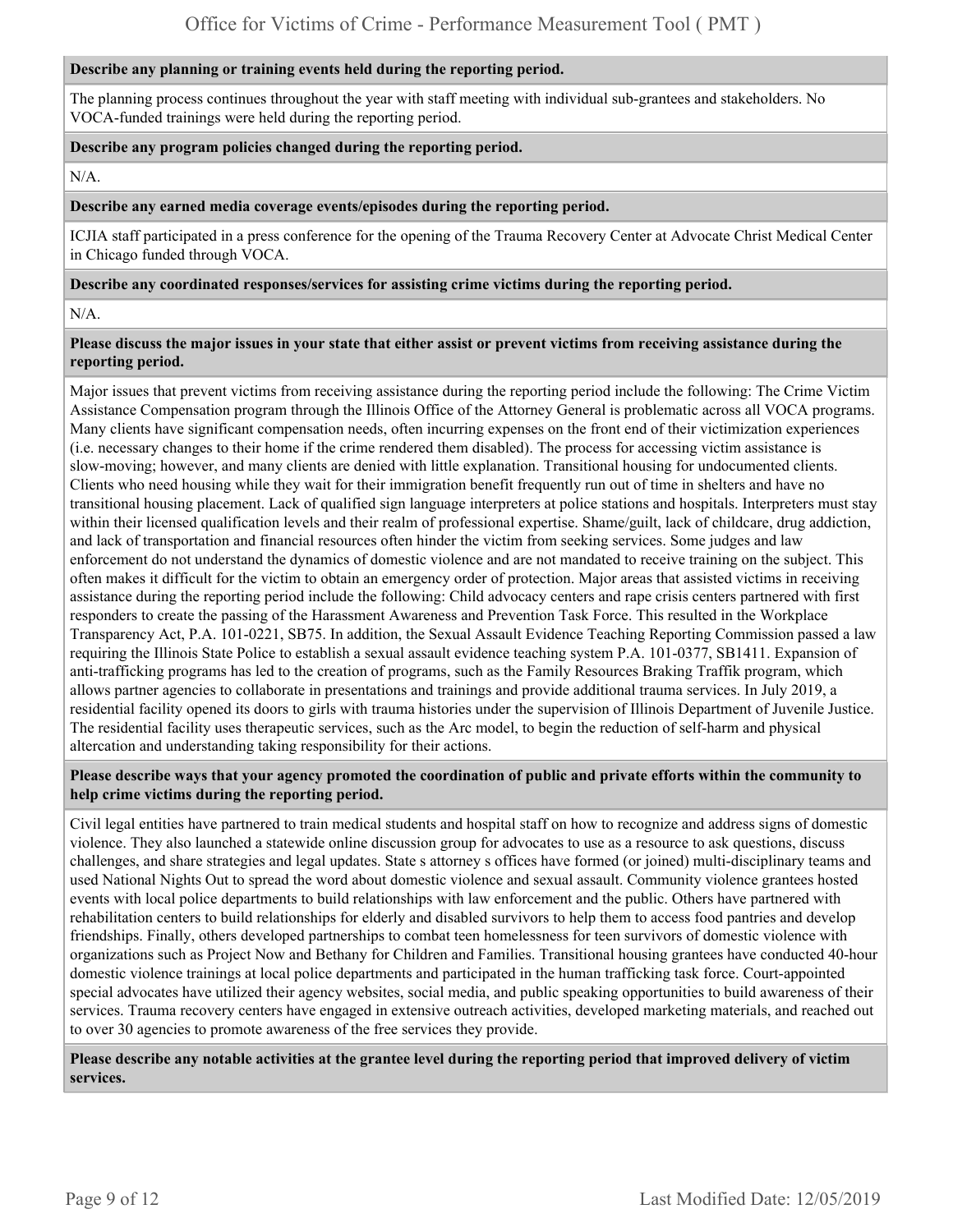Civil legal service providers have increased their geographical areas, hired specialized attorneys that provide immigration (UVisa), family law, and human trafficking services, enhanced referral practices, and strengthened partnerships with social service agencies. Child advocacy centers and state s attorney s offices have introduced comfort dogs in their offices and in court to comfort their victims during forensic interviews and during trials. They also have attended trauma-informed trainings on mental health. Community violence grantees attended trauma-informed trainings and grief and loss and mental health trainings. Specialists who counsel or work with youth in the foster care system attended trainings to learn additional strategies to support these children and the foster families. Surveys were distributed monthly to police, county attorneys, churches, and other provider agencies (social service, medical, and mental health), to assess effectiveness in meeting the needs of the elderly and disabled victims in their community. Transitional housing grantees attended trainings on how trauma, stress, and poverty affect the brain. A case manager took program clients shopping during the holiday season for their children to give the clients a sense of empowerment, something that many had not experienced before. The trauma recovery centers developed a new mission: Empowering individuals and families impacted by gender-based violence or the child welfare system to achieve safety and stability through holistic legal advocacy and systemic reform. They also acquired the Family Defense Center, which provides expertise on immigration and family law for clients who have been impacted by the child welfare system. In July 2019, trauma recovery centers staff attended a two-day conference hosted at the original trauma recovery center in San Francisco, Calif. UCSF Trauma Recovery Center staff shared their experiences and expertise on leveraging community partners and creating peer supporters for their clientele. The staff also heard from former UCSF Trauma Recover Center clients.

#### **Please discuss each priority (i.e., child abuse, domestic assault, sexual assault, and underserved) in which VOCA funds have been used to assist crime victims during the reporting period**

Child Abuse - The parent of a victim of a childcare provider wrote a victim impact statement to be read at the defendant s sentencing: Dear Judge: With this letter I want to express how I have been affected by these acts of abuse against my daughters. First, it changed me; my self-esteem because I feel that I could not do my role as a father to protect my daughters from a sexual predator, who hides behind the face of a good person. I did not realize in time the monster that he is, because he not only destroys girls, but also parents and complete families. It hurts to know that the law in this case is not fair because there are many people who will never be the same, growing up with distrust and much fear of other people. In my case I lost the embrace and trust of my daughters; that since the abuse, I do not feel they are the same because of the past. I want the law to be applied for every abuse committed. However slight it may have been, it caused enormous damages that is difficult to repair. Domestic Assault/Violence - A victim service coordinator (VSC) became involved with a woman who was battered by her boyfriend. The offender chased the woman out of their apartment into the parking lot area. The man dragged the woman by her hair, pulled hair out of her scalp, strangled her, and pounded her head into the pavement until a neighbor intervened. The offender was arrested for felony aggravated domestic battery. The VSC provided advocacy and met the victim in court to obtain a duration of case order of protection. The offender was placed on GPS monitoring and was bonded out by his family. The VSC has assisted the woman with crisis counseling, provided her with educational material related to domestic violence, and has connected the woman to counseling services. The VSC has conducted a home visit and completed the application for Crime Victims Compensation. The VSC also provided the woman with information on the Safe Homes Act, which allows domestic violence victims to break their leases or to remove their name from leases without a financial hardship. The case resulted in a plea bargain. The offender pled guilty to a felony violation of order of protection charge and was put on probation. Sexual Assault - Because of her autism, a victim of a sexual assault is unable to read people s intentions and is overly trusting and easily manipulated. Last summer she was invited to a hotel party by a man she met in a bar. When she got to the hotel there was no party. He locked the door, ordered her to disrobe and sexually assaulted her. The client didn t know how to get home, so she spent the night with the perpetrator who drove her home the next day. A year later she filed for a Civil No Contact Order (CNCO). The respondent obtained an attorney. Upon cross-examination, the attorney for the accused pummeled her with questions, such as: Why did you go to the hotel with respondent? Why did you spend the night there? Why didn t you call the hotel clerk or the police or leave the hotel after he fell asleep? Why did you wait a year to come forward and file a CNCO? Fortunately, the grantee s staff carefully prepared their client over the course of three days for these questions. In closing, opposing counsel argued that the court should not rush to judgment during the wave of the #MeToo movement. In rebuttal, the grantee s attorney reminded the court that, if nothing else, the #MeToo movement has taught us that even highly educated and accomplished women have waited 20+ years to come forward because of fear and victim blaming. Rape victims don t always engage in behavior that makes sense to the public, especially victims like this client who suffer from emotional impairments, they explained. After hearing the arguments, the court granted a two-year CNCO, finding that the client s credible testimony had not been undermined by the cross-examination. Underserved Population – A victim advocate attorney (VAA) assisted a retired female deaf victim of a scam. The victim was playing an app on her smartphone, called Words with Friends. Three different players/scammers contacted the victim and asked her to send them gift cards. The victim considered one of the players her fianc even though she had never met him in person. The victim lost her entire pension of \$150,000 in one year to the three scammers. The victim s son tried to get her to stop sending money to strangers online, but victim would not listen. The victim had her bank account frozen due to a fake check deposited by one of the scammers. The victim is in denial about being scammed and her son wanted to be granted power of attorney, so he could manage her finances, but she refused. They have a joint bank account, and the son saw that his mom withdrew another large amount of money. The VAA explained how scammers work to manipulate and deceive victims into giving them thousands of dollars and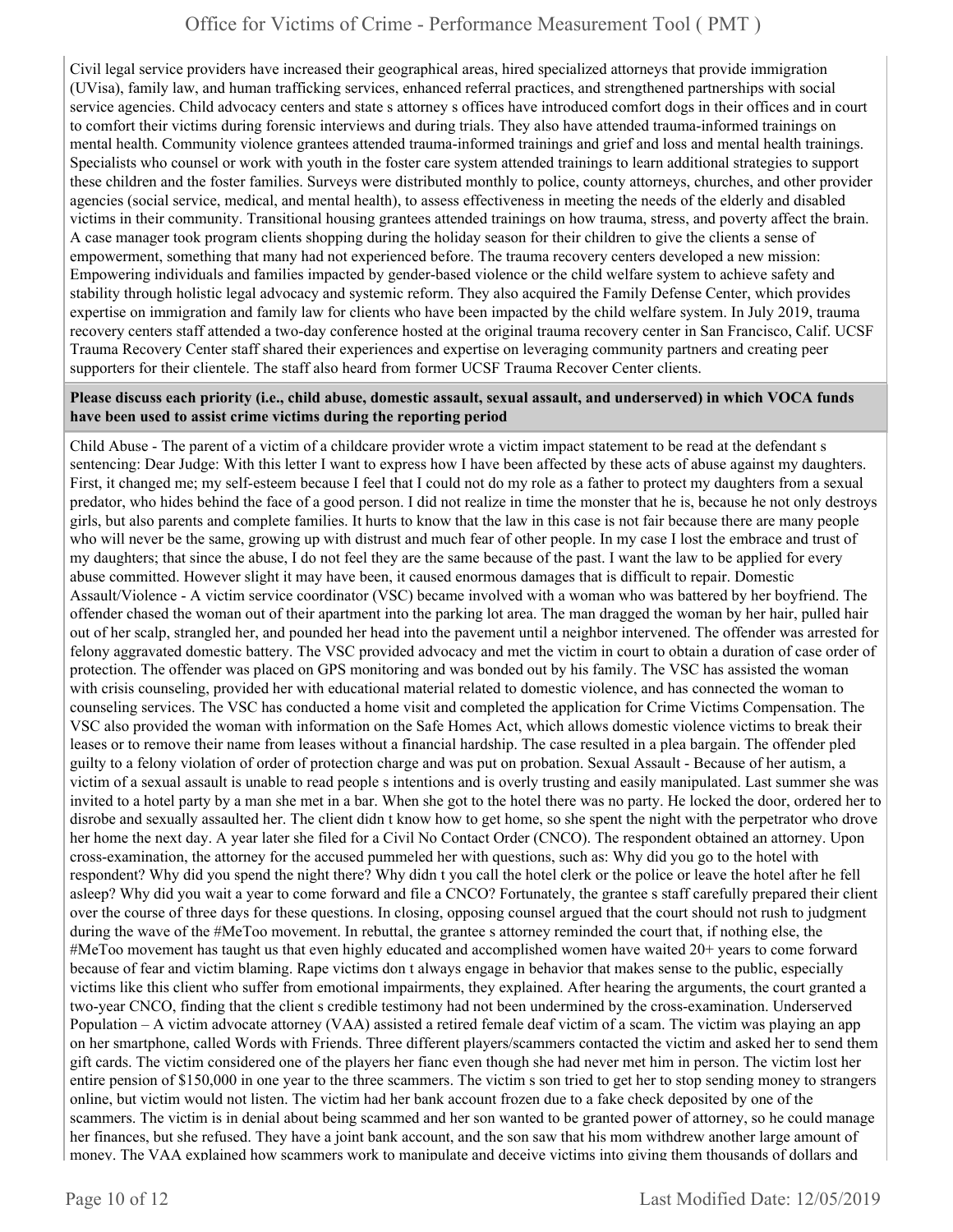money. The VAA explained how scame into the VAA explained them thousands into giving them thousands of dollars advised victim to block the scammers and not send them money.

#### **Please briefly describe efforts taken to serve Victims of Federal crime during the reporting period.**

Child advocacy centers have memorandums of understanding with the FBI due to the nature of the children crossing state lines. CACs also work with the U.S. Department of Homeland Security and U.S. Secret Service to combat both online child exploitation and commercial child sexual exploitation. Human trafficking is a federal crime and all transitional housing programs are trained and qualified to assist victims who come to their facility. In one agency, services were offered to a 48-year-old African woman who was brought here by a trafficker she met online. She endured verbal abuse and chose to leave the trafficker. She later returned, and the abuse started again, but becoming worse with physical, emotional, sexual, and financial abuse. This individual was kept in a home and was not allowed to go out. The victim finally escaped the home and went to the local hospital for treatment. The victim advocate reached out to the victim who sought services from a local shelter, but later returned to her abuser. The second round of abuse was much worse as the victim endured physical injury and torture. She sought assistance at a local hospital and was sent to a shelter. This client engaged in services and became aware of her power and control. She is now living in VOCA transitional housing. Those who have experienced human trafficking need a variety of trauma-informed services to obtain safety and exit the life of human trafficking. These include crisis intervention, education on dynamics of human trafficking, safety planning, access to referrals, and an explanation of legal rights and remedies.

#### **Please identify any emerging issues or notable trends affecting crime victim services in your state during the reporting period.**

The trends affecting crime victim services in Illinois during this reporting period include the following: The Sexual Assault Survivors Emergency Treatment Act mandates that a rape crisis center advocate be called whenever a rape kit is taken. Rape crisis centers doing this work do not have the staff capacity for this dramatic increase in hospital calls. Grantees are dealing with agencies, such as local school districts, who are unwilling to put their staff on the stand. These agencies try to remain impartial or unbiased. This stance makes it difficult to illicit testimony. Judges and law enforcement do not understand the dynamics of domestic violence. Emerging need for sign language interpreters in different languages (Polish, Arabic, and Spanish). Children victimized by other children with problematic sexual behavior. The #MeToo movement has led to an increase in numbers of survivors disclosing past abuse and seeking help. Increase in violence against transgender women of color. Survivors are experiencing significant financial challenges in meeting their basic needs and achieving stabilization in the aftermath of a crime. Transportation remains a problem, especially in areas where public transportation is not available. There is a need for emergency shelter for youth. Support is needed for male survivors. More children are entering probate court. More immigrant victims are reporting being threatened by their abusers with deportation and separation from their children. The opioid epidemic has led to an uptick in elder abuse in the southern area of the state. The opioid epidemic in Illinois is driving an increase in the number of women entering the Illinois Department of Corrections. Children whose mothers are incarcerated face many challenges, including psychological strain, antisocial behavior, suspension from school, economic hardship, and criminal activity. Additionally, the lack of parental visits creates a barrier to bonding between mother and child.

#### **Please briefly outline any staffing retention issues that your victim assistance program has and why these issues may occur during the reporting period.**

Many grantees have a high rate of staff turnover due to vicarious trauma, lack of healthcare benefits, and low salaries. Many programs are trying to compete with the hospitals for staff; this is especially difficult in the rural areas. Other staffing problems arise due to low salaries. With short staffing, the workloads become heavy and lead to staff burnout. Often, cases can be emotionally draining, which can trigger staff who have suffered abuse or neglect in their own past. Finally, some programs require rigorous training. This training can be long and cumbersome. At times, staff will complete the training and then move on to the private/public sector where they can work for higher pay and fewer hours. Finally, staff are reluctant to stay in fear of being laid off due to loss of grant funding.

#### **Please explain your state process to publicize its victim assistance funding for services to victims of crime during the reporting period.**

A statewide system for the creation and publication of grant funding opportunities was initiated in Illinois in 2016. The Grant Accountability and Transparency Act (GATA) provides for a centralized and systematized grant application process. All VOCA funds have been designated through a competitive process as per (GATA). Funding opportunities will be announced through a GATA Notice of Funding Opportunity (NOFO) which will be made public, along with an announcement on the agency website. Funded programs will still be listed on the website. As of October 1, 2019, eleven new programs have been funded through the GATA process and over approximately 175 new grant programs have been implemented throughout the state of Illinois with VOCA funds.

**Please explain how your state is able to direct funding to new/underserved populations during the reporting period.**